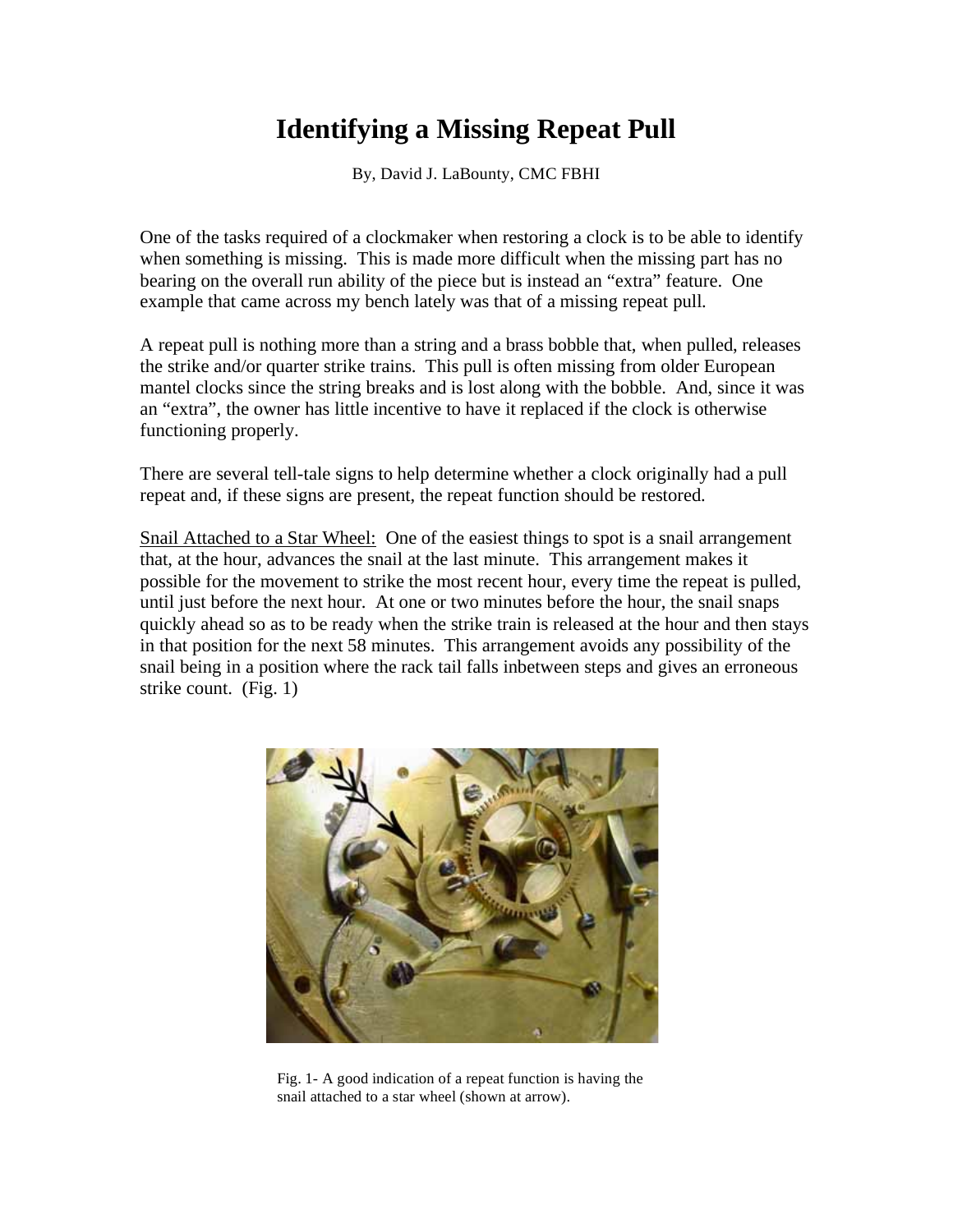Dedicated Release Lever: In order for the movement to have a repeat function, it must be equipped with a lever which, when pulled, will release the strike train(s). This lever is most often attached to a stud and has the sole purpose of raising the strike levers. It will also have a hole for attaching the repeat pull string. (Fig. 2)



Fig. 2- Movements with pull repeat will have a dedicated repeat lever and a place to attach the pull (shown at arrow).

Hole in the Case: A final indication that a clock is supposed to have a repeat pull is a hole in the case for the pull cord to pass. This hole can sometimes be hidden in the nooks and crannies of a statue or in the bottom of the clock case. It will generally be on the same side as the repeat lever, but one should always consider that the case may have been taken apart and not reassembled properly if the hole is out of position. (Fig. 3)



Fig. 3- Clocks with a repeat pull will generally have a hole in the case for the pull to pass through. This hole will also act as a guide and prevent the cord from becoming tangled in the movement (shown at arrow).